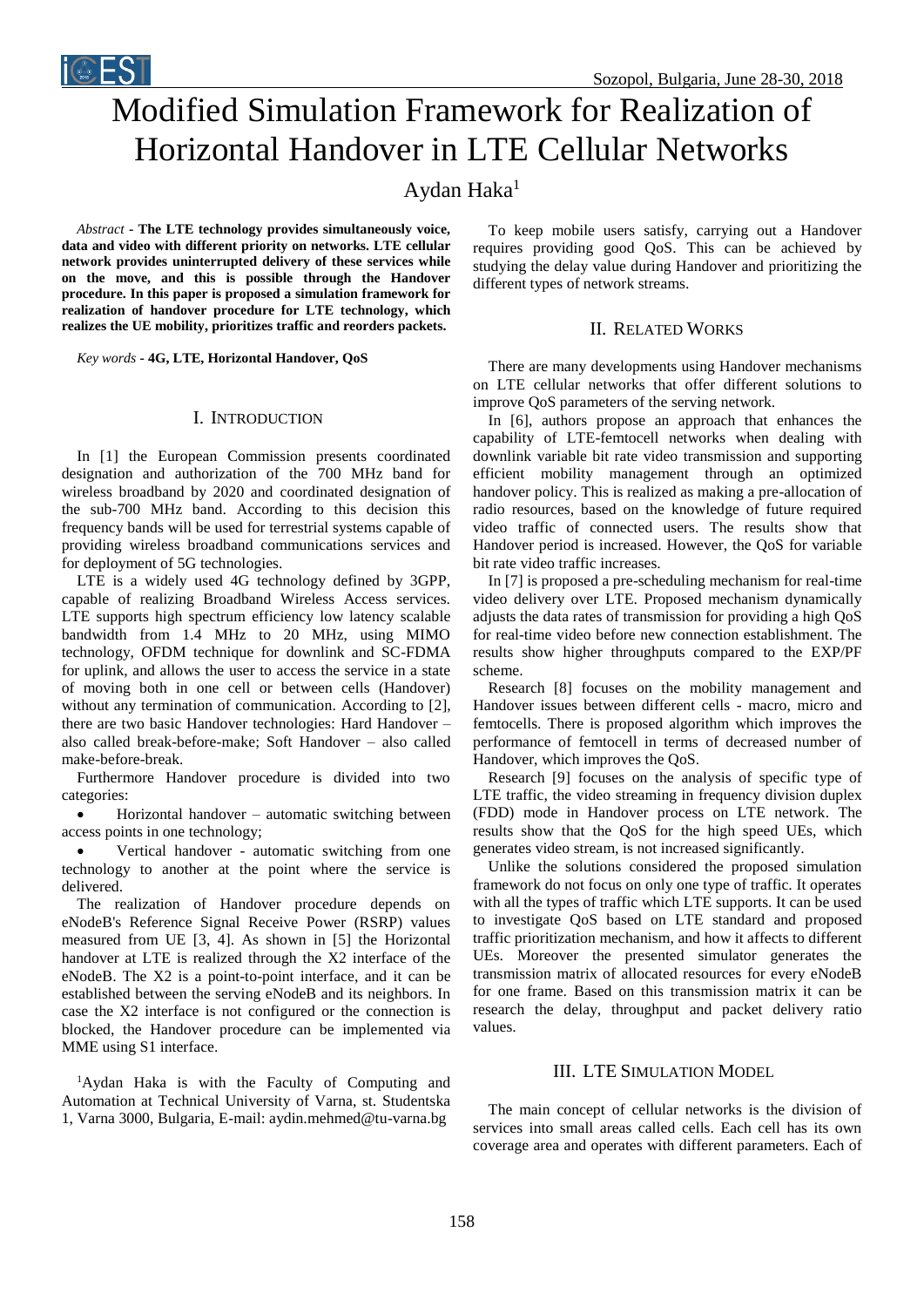

them contains an eNodeB, which serves all users in the range, and ensures UE mobility between cells.

This study will focus on analyzing QoS for mobile users performing the Handover between neighboring eNodeB's within LTE cellular network.

According to [10] the Fig. 1 shows distribution of built eNodeB's from different PLMN in suburban area of Varna, Bulgaria.



Fig. 1 Distribution of eNodeB's on suburban area of Varna, Bulgaria

In this figure eNodeB's are built up along the highway in one line, and UE's move in two directions – from West to East, and from East to West. Represented placement of eNodeB's was used for simulation topology as shown in Fig. 2.



Fig. 2 Handover topology used for simulation

In the beginning every eNodeB has different number of connected UE's. They can be static or mobile, but this research focuses on mobile users. According to topology UE's can move in one of two directions (i.e. West to East or East to West). Every UE moves with different speed in one of the directions, and when reaches the end of serving cell initiates Handover. After that they connect to the next eNodeB in moving direction. Stages when UE performs the Handover process on the LTE network are as in Fig. 3.

The scheduler of every eNodeB performs proposed prioritization mechanism. According to this mechanism faster mobile users are with greater priority from slower users, because faster ones will reach end of cell first. So, faster UEs receive more resource unlike the others.

After the Handover is completed the number of UEs is changed dynamically for every eNodeB. Unchanged is just the number of static users, if available. The scheduler of eNodeB then prioritizes users and redistributes resources according to priority.



Fig. 3 Handover process diagram

# IV. PROPOSED ALGORITHM FOR PRIORITIZATION OF UES IN LTE

This simulation framework uses the same prioritization, presented from authors [11]. According to the priority the scheduler of eNodeB arranges UEs, where the order of priority is as: first, the users are ordered by payed priority – value from 0 to 7 where greater value indicates greater priority, second criteria is distance to eNodeB – users which are closer to eNodeB has greater priority, next criteria is speed of UE, if the user is mobile, where the high speed users has greater priority, in the end the users are prioritized according different type of service from required traffic flow.

#### V. SIMULATION FRAMEWORK FOR REALIZATION OF HORIZONTAL HANDOVER IN LTE

The simulation framework presented in this paper is improved version of simulator shown in [11]. Improvements consist in the fact that for mobile UEs a direction of movement can be selected in the range of the eNodeB, which allows implementation of mechanism for realization of Handover. Before the Handover is realized, it is checked at what speed and what direction the subscriber moves. After that, is calculated the distance that the UE will travel within five minutes in meters. The calculated value is added to distance to eNodeB given to the UE. After that, if the distance to eNodeB is greater than the radius of the serving eNodeB, the Handover to the target eNodeB is realized in to the movement direction. For the mobile UEs for which the value of distance to eNodeB is not greater than radius of cell, the Handover is not occurs, and they stay at the range of the serving eNodeB. The Handover is realized by the standard, and the context of the UE is transmitted to the next eNodeB. After the Handover is completed, the scheduler of eNodeB then prioritizes users by proposed mechanism, and redistributes resources according to priority. The Fig. 4 shows the new fields for selecting moving direction of UE.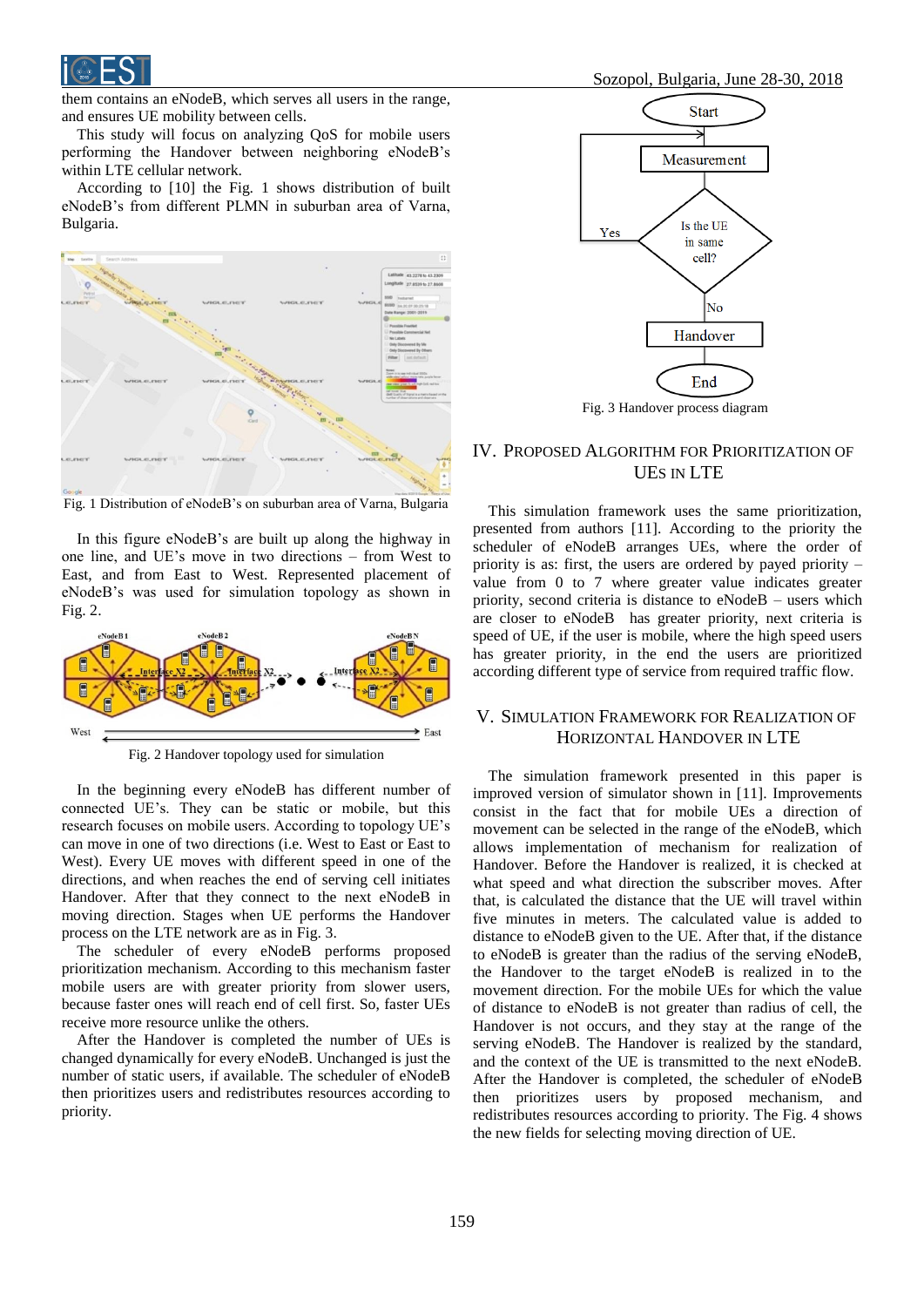| File Edit                        | <b>C</b> , Long Term Evolution |    |                                                          |                   |                                                                           |                              |                   |                         | $\mathbb{R}$ and $\mathbb{R}$ and $\mathbb{R}$ |
|----------------------------------|--------------------------------|----|----------------------------------------------------------|-------------------|---------------------------------------------------------------------------|------------------------------|-------------------|-------------------------|------------------------------------------------|
|                                  | eNodeBID: 2                    |    | <                                                        | 55%               |                                                                           |                              |                   |                         |                                                |
|                                  |                                |    | eNodeB ID Channel bandwidth Subcarrier bandwidth         |                   | PRB bandwidth Number of available PRBs Number of sectors Radius of eNodeB |                              |                   | MAX number of UE Number |                                                |
|                                  | $\mathbf{1}$                   | 20 | 15                                                       | 180               | 100                                                                       | <b>G</b>                     | 770               | 600                     | 10                                             |
| ٠                                |                                | 20 | 15                                                       | 180               | 100                                                                       | $\overline{6}$               | 770               | 600                     | 10                                             |
|                                  | $\overline{3}$                 | 20 | 15                                                       | 180               | 100                                                                       | <sub>5</sub>                 | 770               | 600                     | 10                                             |
|                                  | >2                             |    | User Equipment   UE Data   Resource Allocation<br>UE ID: | $\mathbf{Q}$      |                                                                           |                              |                   |                         |                                                |
|                                  |                                |    | eNodeB ID:                                               | $\overline{2}$    |                                                                           |                              |                   |                         |                                                |
|                                  | >1                             |    | <b>Distance to eNodeB</b>                                | 44                | metres                                                                    |                              | Order             | <b>Allocate RB</b>      |                                                |
|                                  |                                |    | Static <sup>o</sup> Mobile                               | Speed of UE<br>50 |                                                                           |                              | <b>Show Chart</b> | <b>Clear Chart</b>      |                                                |
|                                  |                                |    | Moving Direction                                         |                   | <b>Km/h</b><br>V East to West                                             |                              |                   | Handover                |                                                |
| $\epsilon$<br>$rac{1}{2}$<br> cc |                                |    | West to East<br>Guaranteed bit rate<br>VolP call         |                   | Non-Guaranteed bit rate<br><b>IMS</b>                                     | File sharing<br>$\nu$ e-mail |                   |                         |                                                |
|                                  |                                |    | V Video call<br>Conline gaming - Real time               |                   | <b>Video</b><br>V Voice                                                   | <b>E</b> ftp                 |                   |                         |                                                |
|                                  |                                |    | Video streaming                                          |                   | Interactive gaming                                                        | <b>TWWW</b>                  |                   |                         |                                                |
|                                  |                                |    | V Service traffic                                        |                   |                                                                           | $\n  p2p\n$                  |                   |                         |                                                |

Fig. 4 Data of UE connected to eNodeB

Fig. 5 shows the base station information database and the related UEs. In the database for UE was added the fields "West to East" and "East to West", and they shows the selected moving direction of UE, if in the field is written "Checked". This figure shows connected UEs to eNodeB 2 before realization of Handover.

|   | eNodeB_ID      | Channel bandwidth  | Subcamer bandwidth  |     | PRB bandwidth | Number of available PRBs |           | Number of sectors | Radius of eNodeB | MAX number of UE | Number of UE    |
|---|----------------|--------------------|---------------------|-----|---------------|--------------------------|-----------|-------------------|------------------|------------------|-----------------|
|   |                | 20                 | 15                  |     | 180           | 100                      |           | 6                 | 770              | 600              | 10              |
|   |                | 20                 | 15                  |     | 180           | 100                      |           | s                 | 770              | 600              | 10              |
|   | $\mathbf{a}$   | 20                 | 15                  |     | 180           | 100                      |           | Ġ                 | 770              | 600              | 10              |
|   | User Equipment | <b>UE</b> Data     | Resource Allocation |     |               |                          |           |                   |                  |                  |                 |
|   |                |                    |                     |     |               |                          |           |                   |                  |                  |                 |
|   |                | Distance to eNodeB | Static              |     | Speed of UE   | West to East             |           | East to West      | Number of RB     | Payed_priority   | Service traffic |
| ь | 33             |                    | Fals                | 100 |               | Unchecked                | Checked   |                   | 5555             | 5                | Checked         |
|   | 33             |                    | Fals                | 70  |               | Unchecked                | Checked   |                   | 5555             | 5                | Checked         |
|   | 33             |                    | Fals                | 50  |               | Checked                  | Unchecked |                   | 5555             | 5                | Checked         |
|   | 33             |                    | Fals                | 50  |               | Unchecked                | Checked   |                   | 5555             | 5                | Checked         |
|   | 33             |                    | Fals                | 30  |               | Unchecked                | Checked   |                   | 5555             | 5                | Checked         |
|   | 33             |                    | Fals                | 10  |               | Checked                  | Unchecked |                   | 5555             | 5                | Checked         |
|   | 33             |                    | Fals                | 10  |               | Unchecked                | Checked   |                   | 5555             | 5                | Checked         |
|   | 33             |                    | Fals                | 5   |               | Checked                  | Unchecked |                   | 5555             | 5                | Checked         |
|   | 33             |                    | Fals                | 5   |               | Checked                  | Unchecked |                   | 5555             | 5                | Checked         |
|   |                |                    |                     |     |               |                          |           |                   |                  |                  |                 |

Fig. 5 Database with information of eNodeB 2 and related UEs

According to the speed of UE and the selected movement direction the high speed UEs, after the realization of Handover will connect to eNodeB 1 or eNodeB 3 in the first iteration. The low speed users are still connected to serving cell (i. e. eNodeB 2) as shown in Fig. 6, after realization of first Handover iteration. For eNodeB 1 and eNodeB 2 in the beginning there no connected UEs.

|   | eNodeB ID      | Channel bandwidth | Subcamer bandwidth | PRB bandwidth | Number of available PRBs | Number of sectors | Radius of eNodeB | MAX number of UE | Number of UE        |
|---|----------------|-------------------|--------------------|---------------|--------------------------|-------------------|------------------|------------------|---------------------|
|   |                | 20                | 15                 | 180           | 100                      |                   | 770              | 600              | 10                  |
| ٠ |                | 20                | 15                 | 180           | 770<br>100               |                   |                  | 600              | 10                  |
|   |                | 20                | 15                 | 180           | 100                      | 6                 | 770              | 600              | 10                  |
|   | User Equipment | UE Data           | Resource Alocation |               |                          |                   |                  |                  |                     |
|   | UE ID          | eNodeB ID         | Distance to eNodeB | Static        | Speed of UE              | West to East      | East to West     | Number of RB     |                     |
|   | 8              |                   | 450                | Fals          | 15<br>Checked            |                   | Unchecked        | 5415             | 5                   |
|   |                |                   | 450                | Fals          | 15                       | Checked           | Unchecked        | 5435             | Payed priority<br>5 |

Fig. 6 UE data after realizing of the Handover on eNodeB 2

After the first iteration of Handover is complete, to eNodeB 1 are connected UEs with ID 4, 6, 9, 7 and 3 as shown in Fig. 7, and to eNodeB 3 are connected UEs with ID 2 and 10 as shown in Fig. 8.

## Sozopol, Bulgaria, June 28-30, 2018

|   | eNodeB_ID             | Channel bandwidth | Subcarrier bandwidth                                      | PRB_bandwidth | Number of available PRBs |                      | Number of sectors | Radius of eNodeB | MAX_number_of_UE | Number of UE   |
|---|-----------------------|-------------------|-----------------------------------------------------------|---------------|--------------------------|----------------------|-------------------|------------------|------------------|----------------|
| ٠ |                       | 20                | 15                                                        | 180           | 100                      |                      |                   | 770              | 600              | 10             |
|   |                       | 20                | 15                                                        | 180           | 100                      |                      |                   | 770              | 600              | 10             |
|   | 20                    |                   | 15                                                        | 180           | 100                      |                      |                   | 770              | 600              | 10             |
|   | <b>User Equipment</b> | UE Data           | Resource Allocation                                       |               |                          |                      |                   |                  |                  |                |
|   |                       |                   |                                                           |               |                          |                      |                   |                  |                  |                |
|   | UE ID                 | eNodeB ID         | Distance to eNodeB                                        | Static        | Speed of UE              | West to East         |                   | East_to_West     | Number of RB     | Payed priority |
|   |                       |                   | 8366                                                      | Fals          | 100                      | Unchecked            | Checked           |                  | 5255             | 5              |
|   | 6                     |                   | 5866                                                      | Fals          | 70                       | Unchecked            | Checked           |                  | 5275             | 5              |
|   | 9                     |                   | 4200                                                      | Fals          | 50                       | Unchecked<br>Checked |                   |                  | 5335             | 5              |
|   |                       |                   | 2533                                                      | Fals          | 30                       | Unchecked            | Checked           |                  | 5355             | 5              |
|   | 3                     |                   | 866                                                       | Fals          | 10                       | Unchecked            | Checked           |                  | 5395             | 5              |
|   |                       |                   |                                                           |               |                          |                      |                   |                  |                  |                |
|   |                       |                   | Fig. 7 Realized handover to eNodeB $1$ in first iteration |               |                          |                      |                   |                  |                  |                |
|   |                       |                   |                                                           |               |                          |                      |                   |                  |                  |                |

|  |                       | eNodeB_ID Channel_bandwidth |  | Subcamer_bandwidth                    | PRB bandwidth |            | Number of available PRBs Number of sectors |              |           |              | Radius of eNodeB |              | MAX_number_of_UE Number_of_UE |
|--|-----------------------|-----------------------------|--|---------------------------------------|---------------|------------|--------------------------------------------|--------------|-----------|--------------|------------------|--------------|-------------------------------|
|  |                       | 20                          |  | 15                                    | 180           |            | 100                                        |              |           | 770          |                  | 600          | 10                            |
|  |                       | 20                          |  | 15                                    | 180           |            | 100                                        |              |           |              | 770              | 600          | 10                            |
|  |                       | 20                          |  | 15                                    | 180           |            | 100                                        |              |           | 770          |                  | 600          | 10                            |
|  | <b>User Equipment</b> | <b>UE</b> Data              |  | Resource Allocation                   |               |            |                                            |              |           |              |                  |              |                               |
|  |                       |                             |  |                                       |               |            |                                            |              |           |              |                  |              |                               |
|  | UE ID                 | eNodeB_ID                   |  | Distance to eNodeB Static Speed of UE |               |            |                                            | West to East |           | East to West |                  | Number of RB | Payed priority                |
|  |                       |                             |  | 4200                                  |               | 50<br>Fals |                                            | Checked      |           | Unchecked    |                  | 5295         |                               |
|  | 10                    |                             |  | 866                                   |               | 10<br>Fals |                                            | Checked      | Unchecked |              |                  | 5375         | 5                             |

Fig. 8 Realized handover to eNodeB 3 in first iteration

After the second Handover iteration the low speed UEs will connect to eNodeB 3 – UEs with ID 8 and 1, and to eNodeB 1 - UE with ID 5. Fig. 9 and Fig. 10 shows realized handover for users in second iteration respectively for eNodeB 1 and eNodeB 3. After second iteration there no UEs connected to eNodeB 2.

|   |                       | eNodeB ID Channel bandwidth | Subcarrier bandwidth | PRB bandwidth | Number of available PRBs |                  | Number of sectors | Radius of eNodeB | MAX number of UE Number of UE |                     |
|---|-----------------------|-----------------------------|----------------------|---------------|--------------------------|------------------|-------------------|------------------|-------------------------------|---------------------|
| ¥ |                       | 20                          | 15                   | 180           | 100                      | 6                |                   | 770              | 600                           | 10                  |
|   |                       | 20                          | 15                   | 180           | 100                      | 6                |                   | 770<br>770       | 600                           | 10                  |
|   | 3                     | 20                          | 15                   | 180           | 100                      | 6                |                   |                  | 600                           | 10                  |
|   | <b>User Equipment</b> | UE Data                     | Resource Allocation  |               |                          |                  |                   |                  |                               |                     |
|   |                       |                             |                      |               |                          |                  |                   |                  |                               |                     |
|   |                       |                             |                      |               |                          |                  |                   |                  |                               |                     |
|   | UE ID                 | eNodeB ID                   | Distance_to_eNodeB   |               | Static Speed of UE       | West to East     |                   | East_to_West     | Number of RB                  |                     |
| ٠ |                       |                             | 33                   | Fals          | 100                      | <b>Unchecked</b> | Checked           |                  | 4875                          | 5                   |
|   | 6                     |                             | 33                   | Fals          | 70                       | Unchecked        | Checked           |                  | 4915                          | 5                   |
|   | 9                     |                             | 33                   | Fals          | 50                       | Unchecked        | Checked           |                  | 4995                          | 5                   |
|   | $\overline{ }$        |                             | 33                   | Fals          | 30                       | Unchecked        | Checked           |                  | 5035                          | 5                   |
|   | 3                     |                             | 33                   | Fals          | 10                       | Checked          |                   | Unchecked        | 5095                          | Payed priority<br>5 |

Fig. 9 Realized handover to eNodeB 1 in second iteration

|  | eNodeBID: 3           |                             | <<                                              | $\rightarrow$ |                          |              |                   |                  |                               |                |
|--|-----------------------|-----------------------------|-------------------------------------------------|---------------|--------------------------|--------------|-------------------|------------------|-------------------------------|----------------|
|  |                       | eNodeB_ID Channel bandwidth | Subcarrier bandwidth                            | PRB bandwidth | Number of available PRBs |              | Number of sectors | Radius of eNodeB | MAX number of UE Number of UE |                |
|  | 20<br>15              |                             |                                                 | 180           | 100                      |              |                   | 770              | 600                           | 10             |
|  | 20<br>15              |                             |                                                 | 180           | 100                      |              |                   | 770              | 600                           | 10             |
|  |                       | 20                          | 15                                              | 180           | 100                      |              |                   | 770              | 600                           | 10             |
|  | <b>User Equipment</b> | <b>UE Data</b>              | Resource Allocation                             |               |                          |              |                   |                  |                               |                |
|  |                       |                             |                                                 |               |                          |              |                   |                  |                               |                |
|  | UE ID                 |                             | eNodeB ID Distance to eNodeB Static Speed of UE |               |                          | West to East |                   | East to West     | Number of RB                  | Payed priority |
|  |                       |                             | 44                                              | Fals          | 50                       | Checked      |                   | Unchecked        | 5295                          | 5              |
|  | 10                    | 3                           | 44                                              | Fals          | 10                       | Checked      |                   | Unchecked        | 5375                          | 5              |
|  | 8                     | 3                           | 44                                              | Fals          | 5                        | Checked      |                   | Unchecked        | 4735                          | 5              |
|  |                       |                             | 44                                              | Fals          | $\sqrt{5}$               | Checked      |                   | Unchecked        | 4775                          |                |

Fig. 10 Realized handover to eNodeB 3 in second iteration

#### VI. TESTS AND DISCUSSION

In this study, four tests with different number of UEs were carried out, which moves at different speeds. During the tests, users are moving from serving to the next eNodeB by performing a Handover procedure. After the Handover is completed, it is determined the number of realized and unrealized Handover procedures and the delay values. The delay values are calculated with the equation (1):

$$
Delay = \frac{Total\ time\ for\ deliver\ a\ frame}{Total\ RB\ Sent}
$$
 (1)

Fig. 11 shows the number of realized and unrealized Handover procedures. The Handover occurs when UE goes to